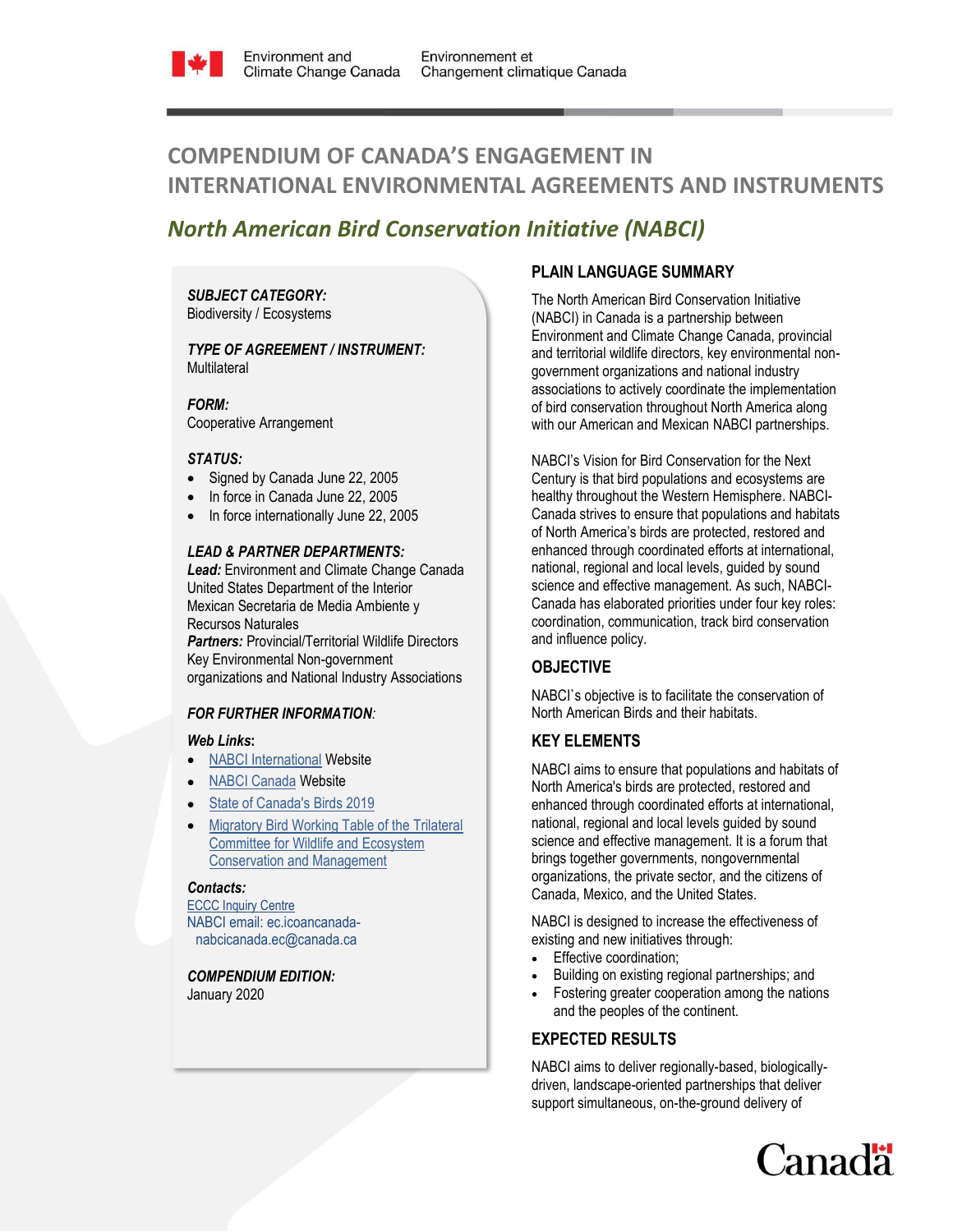conservation for all birds, through its four roles that were renewed and identified in 2017. The NABCI-Canada roles are:

**Coordinate,** which will enable NABCI-Canada to:

- Collaborate with habitat conservation partnerships (such as the Habitat and Species Joint Ventures) for effective all-bird conservation.
- Ensure dynamic partnerships actively implementing bird conservation at multiple scales across Canada.

**Communicate,** which will enable NABCI-Canada to:

- Coordinate the periodic production of the State of the Birds reports (Canada and North America)
- Using various communications platforms, showcase success stories, best practices and interesting pilot projects that demonstrate progress especially for bird groups at high risk (grassland birds, shorebirds, seabirds and aerial insectivores).

**Track Bird Conservation,** which will enable NABCI-Canada to:

- Advocate for a national habitat monitoring system to support adaptive management of bird conservation.
- Coordinate the development of a comprehensive tracking system of bird conservation action in Canada that supports progress reporting and adaptive management.

**Influence Policy,** which will enable NABCI-Canada to:

- Assist cooperation on migratory bird conservation across the Western Hemisphere through existing, or by creating new, international agreements.
- Successfully influence invasive species policies and best practices for wetlands, grasslands and islands/seabirds.

## **CANADA'S INVOLVEMENT**

Through its participation in NABCI, Canada demonstrates its commitment to addressing the conservation issues faced by migratory birds and to maximizing the effectiveness of actions by various stakeholders. Bird conservation actions can best be coordinated through the integration of activities from

various jurisdictional levels as well as those of other sectors such as watershed management and sustainable development projects. In this manner, bird conservation benefits from the institutional and financial resources and the political support of related efforts.

## **RESULTS / PROGRESS**

#### *Activities*

In October 2014, Environment and Climate Change Canada completed 25 required Bird Conservation Regions (BCR) Strategies which will be used as the biological basis to develop conservation measures in support of the management of migratory bird populations.

Environment and Climate Change Canada released the Avian Monitoring Review final report (June 2012) which outlines a national framework for monitoring birds.

Environment and Climate Change Canada Bird Technical Committees have identified science priorities and work is underway to address them as resources allow.

The 2010 report "Saving our shared birds: Partners in Flight Tri-national Vision for Landbird Conservation" identifies priority landbird areas for birds shared by Canada, US and Mexico; work to extend this through Central America began in 2014; from 2014 to 2016, all Central American countries participated in assessing the conservation vulnerability of nearly 1,200 bird species; through the Southern Cone Grassland Alliance, annual shorebird surveys have been conducted in order to understand the habitat requirements of focal species and their relationship with land use practices on grasslands of the Southern Cone. A Memorandum of Understanding for the Southern Cone Grasslands was signed in 2007.

In 2016, Partners in Flight released an updated [Landbird Conservation Plan,](https://www.partnersinflight.org/resources/the-plan/) a guide to landbird conservation in the US and Canada for the next ten years. It includes new assessments and tools as well as recommendations to address continental threats, reverse long-term population declines, and prevent landbirds from becoming at risk.

In 2017, NABCI-Canada, U.S. NABCI and NABCI-Mexico adopted a Vision for Bird Conservation for the Next Century after celebrating the Migratory Birds Convention's 100-year anniversary. During the same year, NABCI-Canada established its four roles: coordination, communication, influence policy and track bird conservation. Since then, they've finalized a work plan to advance bird conservation as a partnership.

Her Majesty the Queen in Right of Canada, represented by the Minister of Environment and Climate Change, 2020